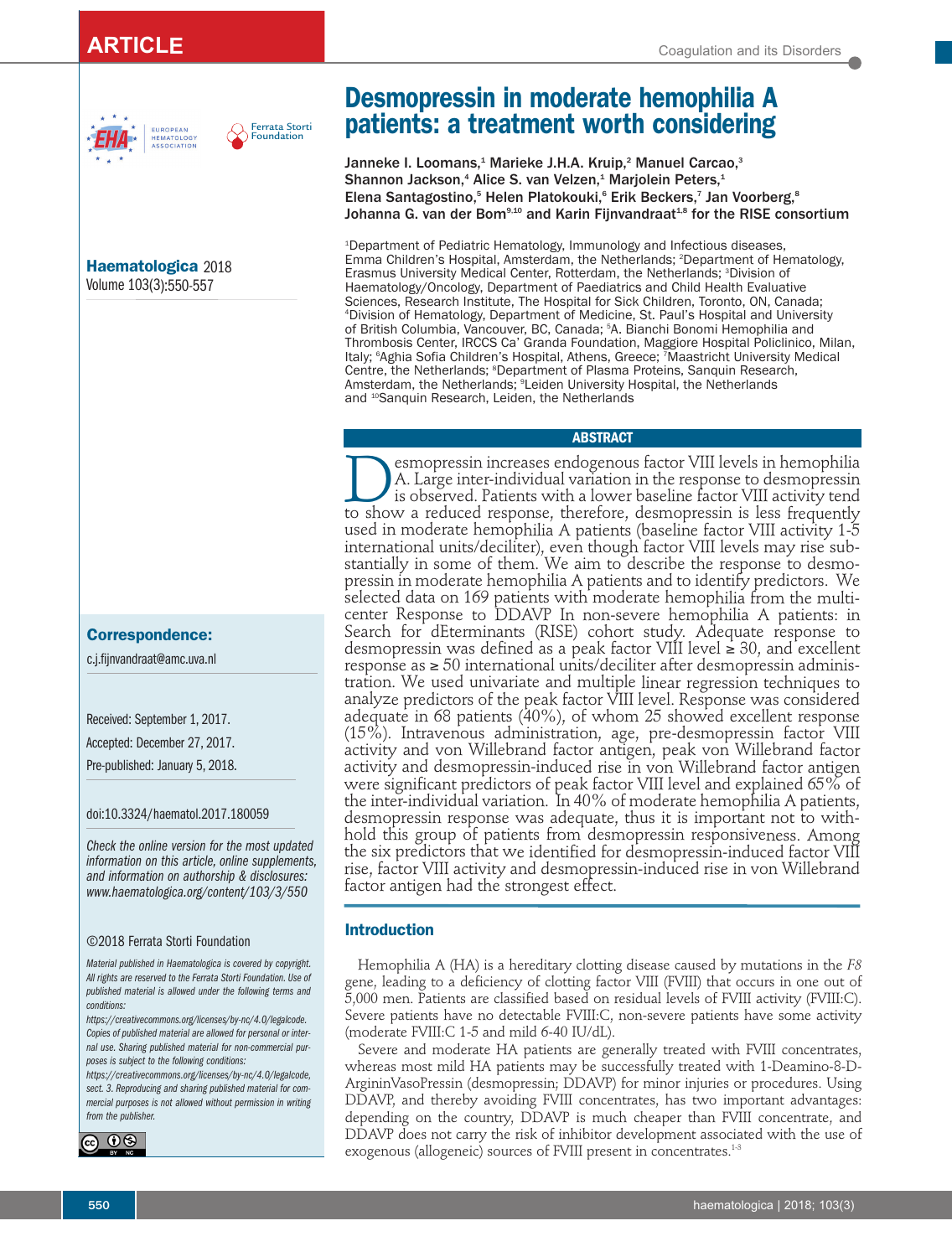DDAVP is a synthetic vasopressin analogue and can be administered intravenously, subcutaneously or intranasally. The drug increases endogenous FVIII plasma concentrations by an average of three- to five-fold by inducing the release of von Willebrand factor (VWF), the carrier protein of FVIII, and the direct release of FVIII from Weibel-Palade bodies (WPBs) in endothelial cells.<sup>4,5</sup> FVIII is primarily synthesized in liver sinusoidal endothelial cells.<sup>6</sup> Extrahepatic FVIII is believed to be made by cells in the spleen, by lymphatic tissue, and especially by endothelial cells.<sup>711</sup> The effect of DDAVP is dependent on the vasopressin type 2 receptor which is highly expressed in lung endothelial cells, but not in other populations of vascular endothelial cells.<sup>12</sup>It is currently unknown from which sites FVIII and VWF are released upon DDAVP stimulation. Interestingly, liver transplantation in HA patients eliminates DDAVP response for FVIII but not for VWF, suggesting that extrahepatic FVIII synthesis may be necessary for DDAVP response.<sup>13</sup>

Large inter-individual variation in the response to DDAVP is observed. The variability of biological response within the same individual is smaller than between individuals.14 Although the relative increase in VWF and FVIII levels may be similar between non-severe HA patients, as moderates start at a much lower baseline FVIII:C, they may not reach a sufficient peak FVIII level to allow for treatment of minor procedures or trauma. Nevertheless, peak FVIII:C levels reaching 30 IU/dL may be clinically relevant for minor procedures or bleeding events.

Several single-center studies described DDAVP in moderate HA.<sup>15-22</sup> A total of 21% of the moderate patients who were tested showed an increase of FVIII:C to at least 30 IU/dL and identified the following predictors of response: age, route of administration, blood group, disease severity, and *F8* mutations.

However, these studies were hampered by small sample sizes and provided heterogeneous outcomes due to differences in patient characteristics and route of administration. Moreover, VWF was not studied as a potential determinant and the outcome variable which was principally studied was peak FVIII:C. In addition to the peak FVIII:C, the incremental response (proportional rise) may reveal important information on the biological mechanisms underlying DDAVP response, with possibly different predictors.

We aim to describe the response to DDAVP in moderate HA patients and to identify predictors in a large, international cohort of moderate HA patients. Our results show that DDAVP provides a valuable treatment option in a large proportion of patients with moderate HA.

# **Methods**

#### **Study population**

We selected data on all 169 patients with moderate HA from the multicenter Response to DDAVP In non-severe hemophilia A patients: in Search for dEterminants (RISE) cohort study, consisting of 1,474 non-severe HA patients from 24 hemophilia treatment centers (Figure 1). The aim of the RISE project was to assess the predictive value of clinical and genetic factors on the DDAVP response in non-severe HA patients. This international retrospective cohort study includes all consecutive non-severe HA patients with DDAVP administration between 1980 and 2012.

Participating centers (listed in the *Online Supplementary Appendix*) were located in Canada, Australia and ten European countries. The institutional review boards of all centers approved the study. Since

this project involves retrospective data collection, all review boards indicated that informed consent was not required. This study was conducted in accordance with the Declaration of Helsinki.

# **Data collection**

We collected demographic and clinical data from available medical records using a standardized electronic case report form. The following data on baseline characteristics were collected: date of birth, ethnicity, ABO blood group, family history of DDAVP response, *F8* mutation (Human Genome Variation Society [HGVS] numbering was used), reason for DDAVP administration, lifetime lowest FVIII:C (one-stage clotting assay), pre-DDAVP FVIII:C, pre-DDAVP VWF antigen (VWF:Ag) and activity (VWF:Act), date of DDAVP response, DDAVP dose, Body Mass Index (BMI), inhibitor status, route of administration, FVIII:C/VWF:Ag/VWF:Act after DDAVP, and potential side effects. In cases where the patient was treated to prevent or stop bleeding, we also collected information on the reason for treatment, location and severity of bleeding and therapeutic response.

#### **Patient selection**

We selected patients from the RISE study with moderate disease severity. Patients were defined as moderate if one of the available FVIII:C measurements was 5 IU/dL or lower (lifetime lowest FVIII:C). In case of multiple DDAVP administrations, we selected the most recent DDAVP administration.

It is important to mention that 13 patients from Seary *et al*. and 17 patients from the study conducted by Stoof *et al*. with FVIII:C ≤5 IU/dL are also included in our population.15,16 We explored selection bias of our study population by comparing the RISE population to 357 moderate patients from the Intervention as a Goal in Hypertension Treatment (INternational Study on etiology of inhibitors in patients with a moderate or mild form of hemophilia A, influences of Immuno Genetic & Hemophilia Treatment factors ([INSIGHT]) study population that did not receive DDAVP.<sup>23</sup> We compared: FVIII:C, inhibitors, cumulative exposure days to FVIII, date of birth, and age.

#### **Definition of response**

The main study outcome is the peak FVIII:C after DDAVP (in IU/dL). We classified peak response as none (<20), partial (20-29), complete (30-49) or excellent (≥50). With these classifications we were able to compare our findings to previously reported response rates. For further univariate analyses of the determinants of response, we compared patients with inadequate response to patients with at least a complete response.

Incremental response was calculated by dividing peak FVIII:C by pre-DDAVP FVIII:C. Data was collected on the therapeutic response, which is defined in *Online Supplementary Table S1*.

#### **Statistical analyses**

Summary statistics include frequencies and percentages for categorical variables and medians and interquartile ranges for continuous variables. An unpaired *t*-test and  $\chi^2$  test were used to compare means between patients with inadequate response and at least a complete response. Furthermore, we used multiple linear regression to model relationships between potential explanatory variables and peak FVIII:C and incremental response in the patients tested for DDAVP responsiveness. Potential explanatory variables included in the model were: blood group, route of administration, dose, lifetime lowest FVIII:C, age, pre-DDAVP FVIII:C/VWF:Ag/VWF:Act, peak VWF:Ag/VWF:Act, and  $\Delta$ VWF:Ag.  $\Delta$ VWF:Ag was defined as peak VWF:Ag minus pre-DDAVP VWF:Ag. We restricted multivariate analyses to DDAVP test results as only nine patients were exclusively treated with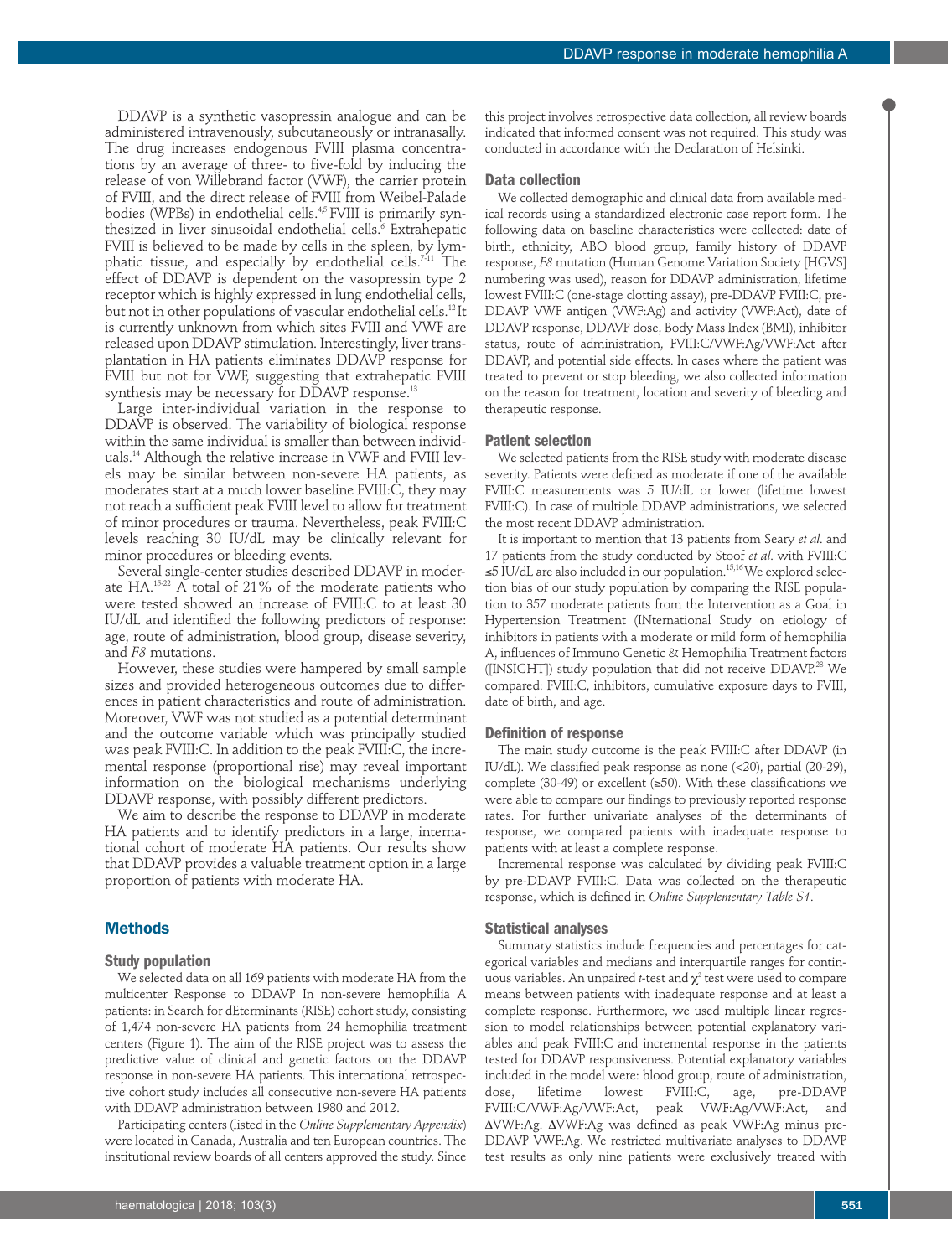| characteristics and I Deaning o D Algumnasor Icssin (acsimplicssin, DDATI / Icsponse in moderate patients. |                  | <b>All patients</b> |                | <b>Inadequate</b> |                           | <b>Partial</b>  | <b>Complete</b> |                 |                | <b>Excellent</b> |
|------------------------------------------------------------------------------------------------------------|------------------|---------------------|----------------|-------------------|---------------------------|-----------------|-----------------|-----------------|----------------|------------------|
|                                                                                                            |                  | $n = 169$           |                | response          |                           | response        | response        |                 |                | response         |
|                                                                                                            |                  |                     |                | <20 IU/dL         |                           | 20-29 IU/dL     |                 | 30-49 IU/dL     |                | $\geq 50$ IU/dL  |
|                                                                                                            |                  |                     | n=70 (41%)     |                   |                           | $n=31(18%)$     |                 | n=43 (25%)      |                | n=25 (15%)       |
|                                                                                                            |                  |                     |                |                   |                           |                 |                 |                 |                |                  |
| Calendar year of birth, median (IQR)                                                                       | 1977             | $(1961-1991)$       | 1975           | $(1960 - 1992)$   | 1971                      | $(1961 - 1990)$ | 1979            | $(1959-1991)$   |                | 1974 (1964-1990) |
| Age at DDAVP administration,                                                                               | 23               | $(12-41)$           | 21             | $(8-43)$          | 25                        | $(17-35)$       | 23              | $(9-49)$        | 28             | $(16-41)$        |
| median years (IQR)                                                                                         |                  |                     |                |                   |                           |                 |                 |                 |                |                  |
| Lifetime lowest FVIII:C,                                                                                   | 4                | $(3-5)$             | $\overline{4}$ | $(2-5)$           | 4                         | $(3-5)$         | 4               | $(3-5)$         | 4              | $(3-5)$          |
| median IU/dL (IQR)                                                                                         |                  |                     |                |                   |                           |                 |                 |                 |                |                  |
| Pre-DDAVP FVIII:C, median IU/dL (IQR)                                                                      | 5                | $(4-9)$             | 4              | $(3-5)$           | 5                         | $(4-6)$         | 7               | $(5-12)$        | 11             | $(8-17)$         |
| Pre-DDAVP VWF:Act, median IU/dL (IQR)                                                                      | 87               | $(63-110)$          | $95\,$         | $(82-113)$        | 84                        | $(62-112)$      | 73              | $(44-132)$      | 73             | $(60-98)$        |
| Pre-DDAVP VWF:Ag, median IU/dL (IQR)                                                                       | 93               | $(75-118)$          | 103            | $(81-127)$        | 93                        | $(78-116)$      | 96              | $(69-120)$      | 76             | $(59-100)$       |
| Bloodgroup, n (%)                                                                                          |                  |                     |                |                   |                           |                 |                 |                 |                |                  |
| $\overline{O}$                                                                                             | 33               | (20)                | 9              | (13)              | 7                         | (23)            | 14              | (33)            | $\sqrt{3}$     | (12)             |
| Non-O                                                                                                      | 33               | (20)                | 14             | (20)              | 9                         | (29)            | 5               | (12)            | $\sqrt{5}$     | (20)             |
| Unknown                                                                                                    | 103              | (61)                | $47\,$         | (67)              | 15                        | (48)            | 24              | (56)            | 17             | (68)             |
| Weight, median kg (IQR)                                                                                    | 75               | $(54-86)$           | 72             | $(48-83)$         | 72                        | $(60-88)$       | 76              | $(45-85)$       | 77             | $(62-96)$        |
| BMI, median (IQR)                                                                                          | 24               | $(19-27)$           | $22\,$         | $(19-27)$         | 26                        | $(19-29)$       | 25              | $(17-26)$       | 25             | $(18-27)$        |
| Total amount of DDAVP, median µg (IQR)                                                                     | 20               | $(16-24)$           | 20             | $(14-24)$         | 20                        | $(18-24)$       | 20              | $(14-24)$       | 20             | $(19-29)$        |
| DDAVP dose per kg, median µg (IQR)                                                                         | 0.3              | $(0.29 - 0.31)$     | 0.3            | $(0.30 - 0.32)$   | 0.3                       | $(0.30 - 0.31)$ | 0.3             | $(0.25 - 0.31)$ | 0.3            | $(0.29 - 0.30)$  |
| Route of administration                                                                                    |                  |                     |                |                   |                           |                 |                 |                 |                |                  |
| Intraveneous                                                                                               | 104              | (62)                | 33             | (47)              | 19                        | (61)            | 32              | (74)            | 20             | (80)             |
| Intranasal                                                                                                 | $\boldsymbol{9}$ | (5)                 | $\sqrt{3}$     | (4)               | $\boldsymbol{\mathrm{3}}$ | (10)            | $\mathbf{1}$    | (2)             | $\sqrt{2}$     | (8)              |
| Subcutaneous                                                                                               | 56               | (33)                | $34\,$         | (49)              | $\boldsymbol{9}$          | (29)            | $10\,$          | (23)            | $\mathfrak{Z}$ | (12)             |
| Peak FVIII:C, median IU/dL (IQR)                                                                           | 24               | $(14-39)$           | 13             | $(8-17)$          | 24                        | $(21-27)$       | $36\,$          | $(33-42)$       | 63             | $(57-87)$        |
| Incremental response, median (IQR)                                                                         | 4                | $(2.7-6.3)$         | 3              | $(2.1-4)$         | 4.8                       | $(3.9 - 6.5)$   | 5.1             | $(3.4-8)$       | 5,5            | $(4.4 - 8.7)$    |
| Time after DDAVP administration                                                                            | 60               | $(60-75)$           | 60             | $(60-82)$         | 60                        | $(52-78)$       | 60              | $(45-75)$       | 60             | $(30-60)$        |
| for peak levels, median minutes (IQR)                                                                      |                  |                     |                |                   |                           |                 |                 |                 |                |                  |
| Peak VWF:Act median IU/dL (IQR)                                                                            | 203              | $(186-260)$         | 200            | $(192 - 234)$     | 210                       | $(137-260)$     | 205             | $(118-326)$     | 212            | $(178-284)$      |
| Peak VWF:Ag median IU/dL (IQR)                                                                             | 209              | $(188 - 257)$       | 212            | $(188-267)$       | 206                       | $(184-215)$     | 197             | $(153-216)$     | 248            | $(184-371)$      |
| Test, $n$ $(\%)$                                                                                           | 159              | (94)                | 65             | (93)              | 28                        | (90)            | 41              | (95)            | 25             | (100)            |
| Treatment, n (%)                                                                                           | $9\phantom{.0}$  | (5)                 | $\overline{4}$ | (6)               | $\overline{3}$            | (10)            | $\overline{2}$  | (5)             | $\pmb{0}$      |                  |
| Mutation known, n (%)                                                                                      | 106              | (63)                | 40             | (57)              | 17                        | (55)            | 31              | (72)            | 18             | (72)             |

\*Interquartile Range (IQR). \*\*Number. FVIII: factor VIII; VWF:Act: von Willebrand factor activity; VWF:Ag: von Willebrand factor antigen; BMI: body mass index.

DDAVP (Figure 1). We added pre-DDAVP FVIII:C times age as an interaction term to the model, as younger patients might have lower pre-DDAVP FVIII:C and VWF:Ag levels, and pre-DDAVP levels are known to affect the DDAVP response. A *P*-value <0.05 was considered statistically significant. Logistic transformation was used for variables that were not-normally distributed. Missing data were analyzed by Little's missing completely at random (MCAR) test. If Little's MCAR test *P*-value was not significant, missing data was imputed by multiple imputation.

#### **Results**

# **Baseline characteristics**

Eleven percent of the source population (n=169) had moderate disease severity (Figure 1).

Table 1 shows the baseline characteristics and response rates of the 169 moderates with DDAVP. Administration was mostly intravenous (62%). Patients with subcutaneous *versus* intravenous administration were comparable, except for weight (mean 76 kg intravenous and 52 kg subcutaneous, *P*<0.001). In total, 99 patients (59%) were responsive to  $D\overrightarrow{D}$ AVP (peak FVIII: $C > 20$  IU/dL). The responses were excellent, complete and partial in 25 (15%), 43 (25%), and 31 (18%) patients, respectively. Table 2A displays the response rates per lowest lifetime FVIII and Table 2B shows the discrepencies between lowest lifetime FVIIII and pre-DDAVP FVIII. Further information on treatment outcomes is displayed in *Online Supplemental Table S1.*

To address selection bias, we compared moderates that received and did not receive DDAVP. The only characteristic that differed between the groups was lifetime lowest FVIII:C. This was higher in patients who received DDAVP (median 4 (interquartile range [IQR] 3-5) *vs.* 3 (IQR 3-4) IU/dL, *P*=0.002). Missing data are displayed in *Online Supplementary Table S2.*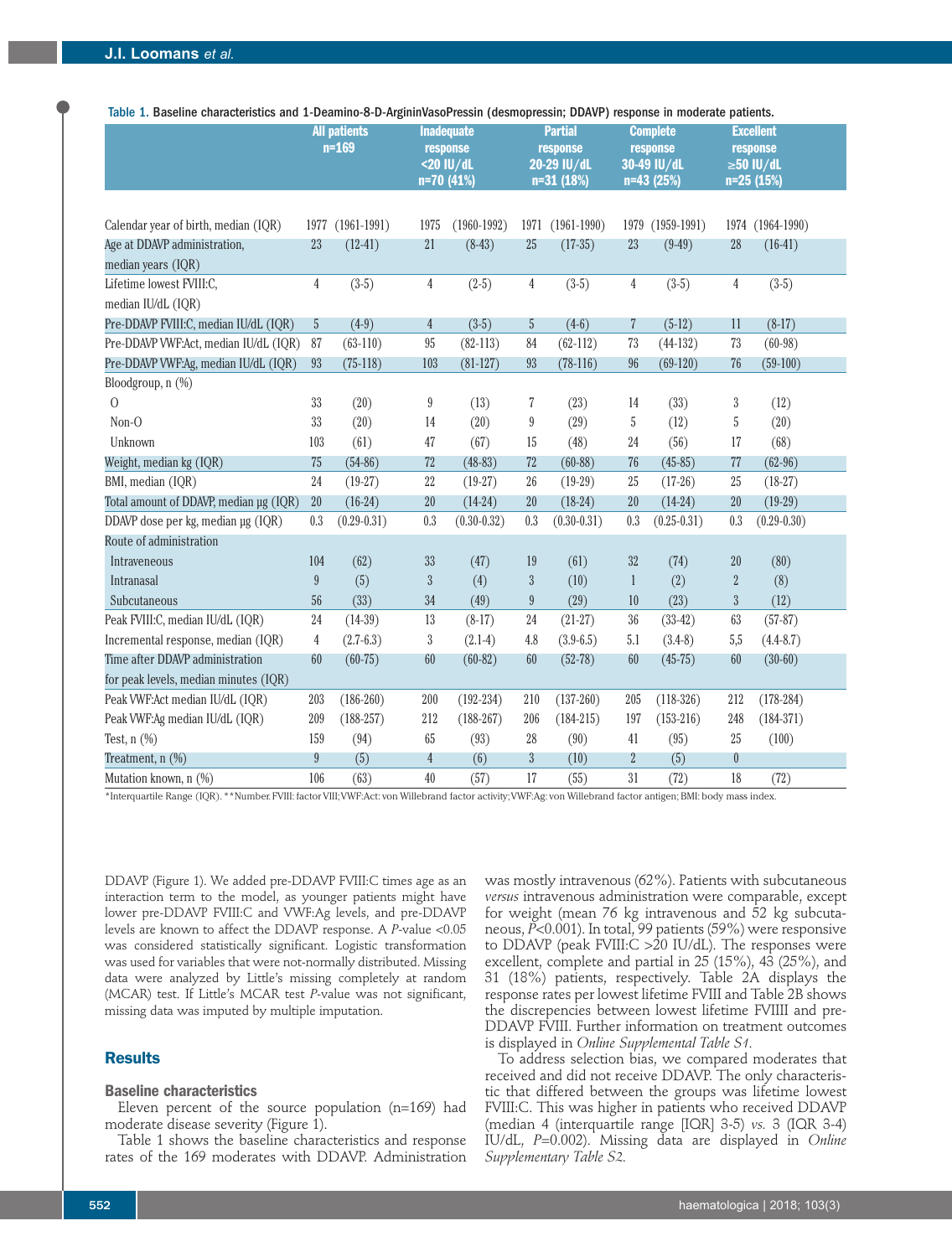| <b>FVIII:C (IU/dL)*</b> | Number of<br>patients (%) | <b>Inadequate</b><br><b>Response</b> | <b>Partial</b><br><b>Response</b> | <b>Complete</b><br><b>Response</b> | <b>Excellent</b><br><b>Response</b> | % At least<br>comlete |  |
|-------------------------|---------------------------|--------------------------------------|-----------------------------------|------------------------------------|-------------------------------------|-----------------------|--|
|                         | 7 (4)                     |                                      |                                   |                                    |                                     | 14                    |  |
|                         | 16(9)                     | 12                                   | $\Omega$                          |                                    |                                     | 13                    |  |
|                         | 43(25)                    | 16                                   |                                   | 14                                 | 6                                   | 47                    |  |
|                         | 47(28)                    | 15                                   | 10                                | 12                                 | 10                                  | 47                    |  |
|                         | 56(33)                    | 21                                   | 12                                | 15                                 |                                     | 41                    |  |
| Total                   | 169                       | 70                                   | 31                                | 43                                 | 25                                  |                       |  |

#### Table 2A. Response rates per \*Lowest lifetime factor VIII (FVIII:C).

Table 2B. Pre-1-Deamino-8-D-ArgininVasoPressin (desmopressin; DDAVP) factor VIII (FVIII:C) minus lowest lifetime FVIII:C, per response group.

|                                   | All patients | <b>Inadequate</b> | <b>Partial</b> | <b>Complete</b> | <b>Excellent</b> ' |  |
|-----------------------------------|--------------|-------------------|----------------|-----------------|--------------------|--|
| Pre-DDAVP FVIII:C-lowest lifetime | $0(0-4)$     | $0(0-0)$          | $0(0-1)$       | $4(0-8)$        | $7(3.5-13.5)$      |  |
| FVIII:C, median IU/dL (IQR)       |              |                   |                |                 |                    |  |

IOR: interquartile range.

#### **Side effects**

Where data was available, side effects were present in 3/119 cases. Three patients reported skin flushing and one patient had an abnormally low blood pressure (defined as <2SD for age) with an increased heart rate (>100/min) following DDAVP administration.

### **Univariate analyses of peak FVIII:C: no** *versus* **at least complete response**

Complete and excellent responders had significantly higher pre-DDAVP FVIII:C (*P*<0.001) and a higher proportion of intravenous administration. Pre-DDAVP VWF showed a trend towards lower levels in excellent responders (Ag: *P*=0.06, Act: *P*=0.07). No differences were observed between the response groups for other characteristics.

#### **Mutations**

Genotype was known in 107 patients (63%). We identified 58 different mutations of which nine were present in at least three patients (Table 3, Figure 2). The Arg2169His mutation was most prevalent (n=21). Responses are scattered among the different mutation groups.

#### **Multivariate analysis of peak FVIII:C and increment**

The following predictors explain 65% (Adjusted R2 =0.65) of the variation in peak FVIII:C: intravenous administration, pre-DDAVP FVIII:C and VWF:Ag,  $\Delta$ VWF:Ag, peak VWF:Act and age (Table 4A).

Both pre-FVIII: C and  $\Delta$ VWF: Ag have strong effects; the peak FVIII:C increases by 2.5 IU/dL for every unit increase in pre-DDAVP FVIII:C, and by 0.165 IU/dL for every unit increase in  $\triangle$ VWF:Ag (DDAVP induced rise of VWF:Ag). Peak FVIII:C increased with intravenous compared to subcutaneous and intranasal administration (β=3.7). Remarkably, for every unit increase in baseline VWF:Ag, peak FVIII:C decreases by 0.117 IU/dL.

The incremental response of FVIII:C can be explained for 29% (Adjusted R<sup>2</sup>=0.29) by ΔVWF:Ag, pre-DDAVP VWF:Ag, lowest lifetime FVIII:C, and the interaction term age\*pre-DDAVP FVIII:C (Table 4B). For every unit increase in  $\Delta$  VWF:Ag, the incremental response increases by 0.047 IU/dL, whereas for every unit increase of pre-DDAVP VWF:Ag, lifetime lowest FVIII:C, the interaction term, the

incremental response decreases by 0.026 IU/dL, 1.469 IU/dL, and 0.187 year\*IU/dL, respectively.

# **Discussion**

Herein, we present DDAVP response rates and predictors in a large, international cohort of moderate HA patients. In total, 68 patients (40%) achieved a peak FVIII:C of at least 30 IU/dL, among these 25 responses were excellent (FVIII:C  $\geq 50$ IU/dL).

We identified six predictors of peak FVIII:C, which, taken together, explain 65% of the variation in peak FVIII:C. The pre-DDAVP FVIII:C and DDAVP-induced rise in VWF:Ag were the most important. The incremental response could be explained for 29% by different predictors, other than for peak FVIII:C.

#### **Response rates**

Eight single-center studies previously reported DDAVP response rates in moderate HA patients and the characteristics of included patients (Table 5).<sup>15-22</sup> The number of moderate patients in these studies varied from one to 17.

Taken together, a total of 12 out of 56 patients from the eight studies showed a response of at least 30 IU/dL after DDAVP administration (21%). The difference between the response rates that we report herein (40%) might be due to differences in selection, population characteristics and routes of administration.

#### **Predictors of peak FVIII:C**

We identified six predictors explaining 65% of the variation in peak FVIII:C.

Intravenous administration predicts higher peak FVIII:C compared to subcutaneous or intranasal administration in our cohort, as well as in other studies.17,24-31 However, it is unknown, as of yet, whether this difference is clinically relevant, and data on moderate patients are scarce. Subcutaneous administration is believed to be biologically equivalent to the intravenous route, but this is based on only one paper.32 The rate of subcutaneous absorption could affect either the FVIII:C peak or its timing. If there is a clinically relevant difference, then this effect might be more critical in moderate patients due to their lower baseline levels.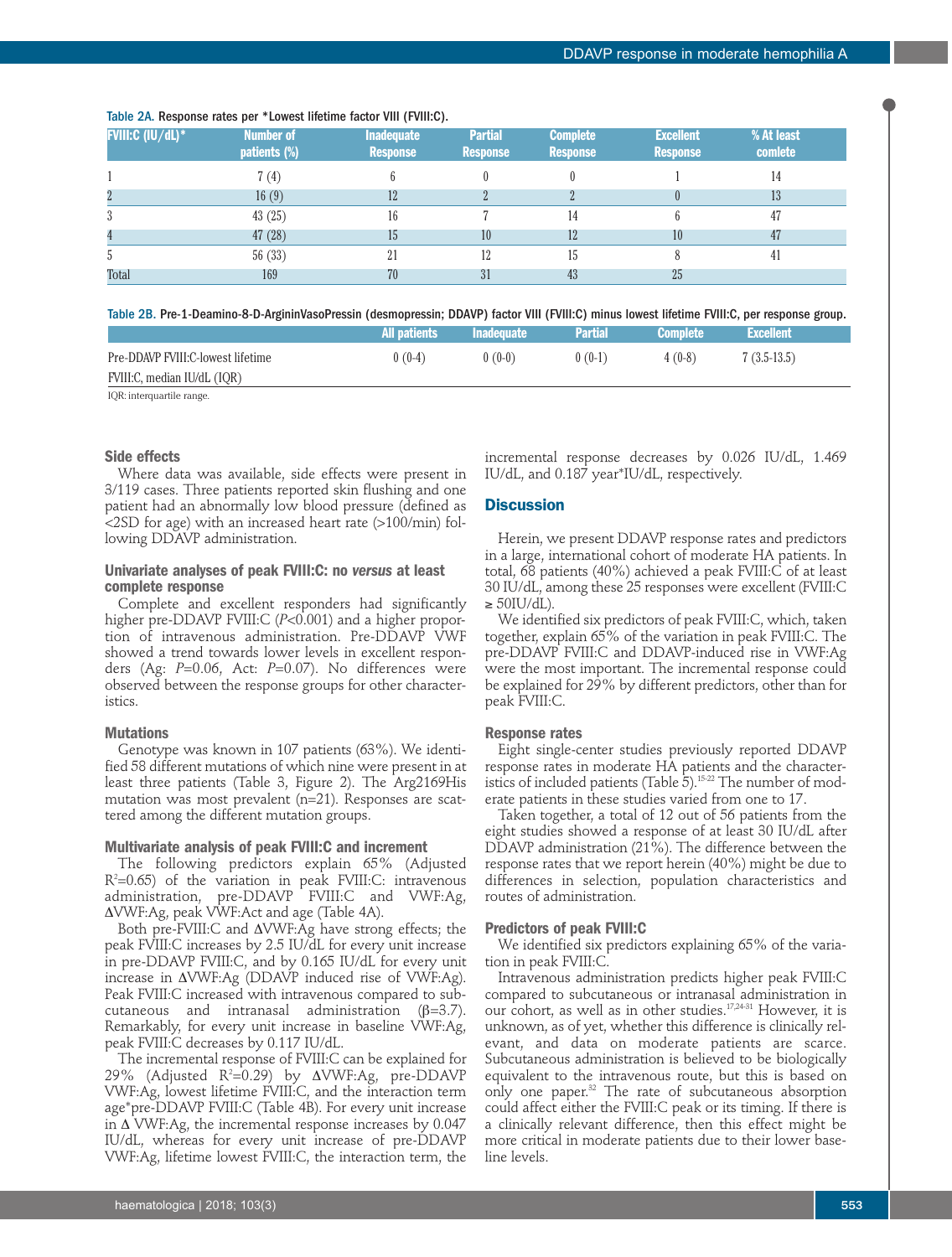Our observation that higher pre-DDAVP FVIII:C predicts higher peak FVIII:C in moderate HA patients is supported by other studies.<sup>15,18</sup>

 $\Delta$ VWF:Ag was the second strongest predictor of peak FVIII:C. In consistency with this finding, we identified lower pre-DDAVP VWF:Ag as a predictor of peak FVIII:C. We can only speculate on the biological mechanism explaining this observation. Potentially, the stronger increase in VWF provides more binding sites for FVIII released upon DDAVP administration. Some patients may have higher pre-DDAVP VWF:Ag due to stress. Stress is known to increase endogenous FVIII:C and VWF. Hence, patients may have already released some of their stored VWF due to stress, with with less potential for VWF to rise further with DDAVP. Finally, it is conceivable that some patients have a phenotype of "greedy" endothelium, whereby VWF stores (or storage compartments) are only depleted upon extra (DDAVP) stimulation. There is still more to learn about the exact sources and secretion of both FVIII and VWF upon DDAVP stimulation, and how they interact.

It is important to stress that  $\Delta$ VWF:Ag is derived from a *post hoc* parameter (DDAVP-induced rise in VWF:Ag), and can therefore not be used by the clinician to predict response adequacy in advance.

We do not have an explanation for the lower peak VWF:Act which predicts a higher FVIII:C peak. This finding is inconsistent with the  $\Delta\text{VWF:}$  Ag finding.

Our finding that younger age predicted higher peak FVIII:C in our cohort of moderate HA patients is inconsistent with the literature reporting moderate patients. Stoof *et al*. and Knöfler *et al*. did not find an effect of age on DDAVP response, which they both attribute to the fact that the age of their population was higher than in the studies of Seary *et al*. and Revel-Vilk *et al*. (Table 5).15-18 Both Seary *et al*. and Revel-Vilk *et al*. found that responders had a higher mean age compared to non-responders, however, they did not adjust for pre-DDAVP FVIII:C. Furthermore, their study was performed exclusively in children whereas our study focuses predominantly on adults (Table 5).15,18

#### **Determinants of incremental response**

We identified four predictors of the incremental response; DVWF:Ag, pre-DDAVP VWF:Ag and lifetime lowest FVIII:C levels increase the incremental response. Furthermore, a smaller product of the interaction term age\*pre-DDAVP FVIII:C predicted a higher incremental response. The interaction term indicates that the effect of pre-DDAVP FVIII:C on the incremental change of FVIII following DDAVP varies for age, or that the effect of age on the incremental change of FVIII following DDAVP is altered by pre-DDAVP FVIII:C.

This is the first study which used incremental response as an outcome variable reflecting the biological mechanisms underlying DDAVP response. Unlike for peak FVIII:C, for incremental response the pre-DDAVP is not a predictor and



Figure 1. Patient selection of 169 moderate hemophilia A (HA) patients with 1-Deamino-8-D-ArgininVasoPressin (desmopressin; DDAVP) administration. The 169 patients are from 23 different hemophilia treatment centers. \*Reason for treatment was unknown for one patient.

#### Table 3. Mutations in at least three patients.

|              | <b>Number of</b><br>patients (%) | <b>No</b><br><b>Response</b> | <b>Partial</b><br><b>Response</b> | <b>Complete</b><br><b>Response</b> | <b>Excellent</b><br><b>Response</b> |  |
|--------------|----------------------------------|------------------------------|-----------------------------------|------------------------------------|-------------------------------------|--|
| Pro149Arg    | 6(4)                             |                              |                                   |                                    |                                     |  |
| Tyr450Asn    | 3(2)                             |                              |                                   |                                    |                                     |  |
| Arg550Cys    | 3(2)                             |                              |                                   |                                    |                                     |  |
| Arg612Cys    | 3(2)                             | 0                            | $\mathbf{0}$                      |                                    |                                     |  |
| Arg1960Gln   | 3(2)                             |                              |                                   |                                    |                                     |  |
| Gly1979Val   | 3(2)                             |                              |                                   |                                    |                                     |  |
| Arg2169His   | 21(12)                           | 2                            |                                   | 11                                 |                                     |  |
| Trp2248Cys   | 3(2)                             |                              | $\bf{0}$                          | $\bf{2}$                           |                                     |  |
| Gln2265Arg   | 3(2)                             |                              |                                   |                                    |                                     |  |
| <b>Total</b> | 48 (28)                          |                              |                                   | 22                                 | 10                                  |  |

\*Human Genome Variation Society nomenclature was used. Mutations in bold were additionally identified as high-risk mutations for inhibitor development.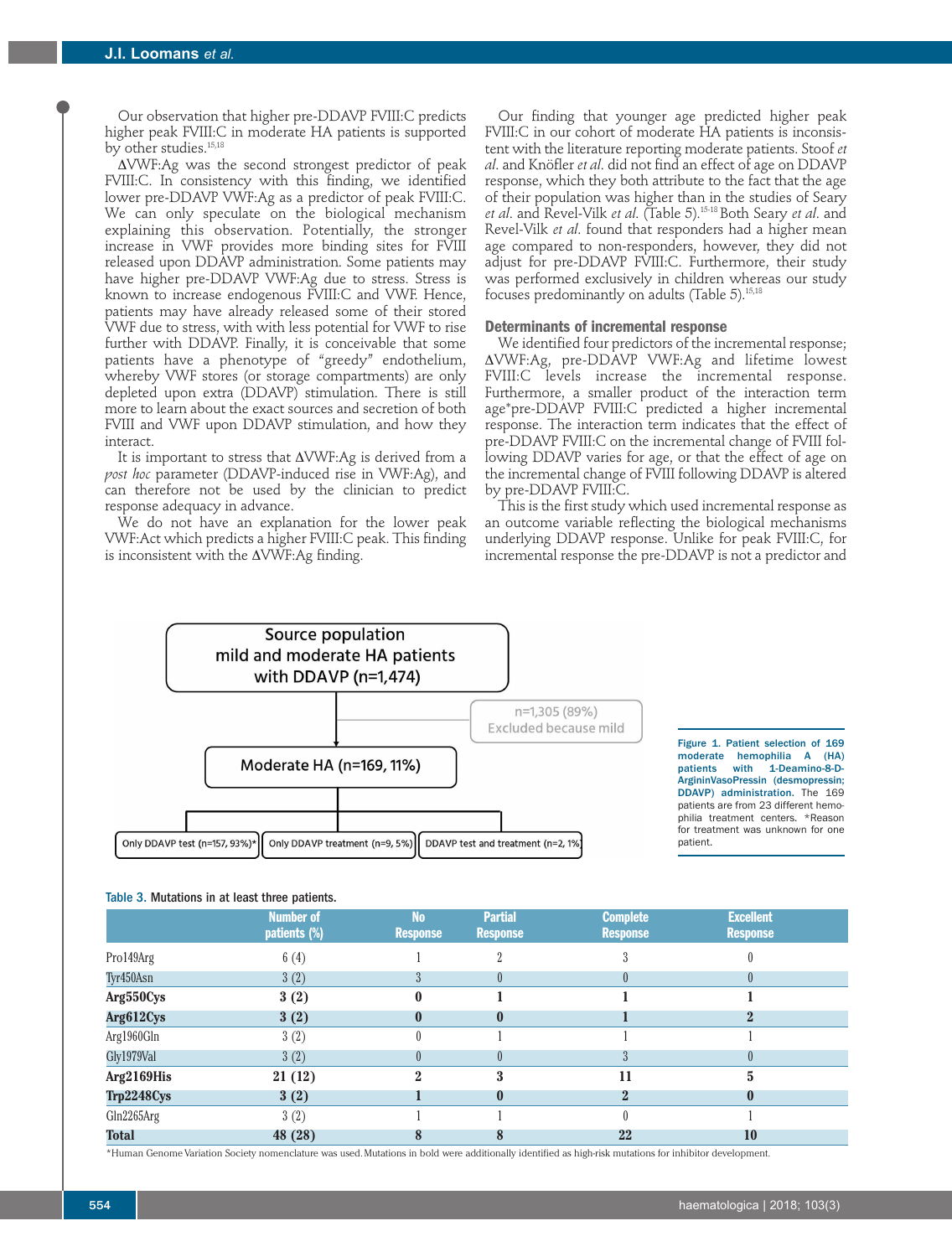lifetime lowest FVIII:C is inversely associated. This is most likely due to the reciprocal effect of higher pre-DDAVP FVIII:C on the relative increase, since it is the denominator of our outcome variable. There may be an effect of stressinduced increase of FVIII, depicted in Table 2B by a difference between lowest lifetime and pre-DDAVP FVIII:C. However, we did not adjust for age and mutation, as the effect of age on FVIII:C is dependent on mutation. $35$ 

The variation in the incremental response was explained

for only 29% by the four identified predictors. This is less than the explained variation in peak response (65%). We believe that further analyses of different mutation groups might help to reveal the observed discrepancy in explained variance.

#### **Mutation analysis**

Two studies presented the DDAVP response for different mutations in non-severe patients.<sup>15,16</sup> All moderate patients

Α2 Arg612Cys Arg550Cys Tyr450Asn Gly1979Val Pro149Arg Arg1960GIn  $A<sub>3</sub>$ А1 Excellent ≥50 Complete 30-49 Partial 20-29 Gln2265Arg Arg2169His  $\blacksquare$  No  $\leq$ 19  $C<sub>2</sub>$  $C<sub>1</sub>$ Trp2248Cys Figure 2. Mutations and associated response to 1-Deamino-8-D-ArgininVasoPressin (desmopressin; DDAVP). All mutations were present in three patients, except for the Pro149Arg and Arg2169His mutation (n=6 and n=21, respectively). The size of the diagrams reflects the number of patients.

Table 4A. Multiple linear regression model of predictors of peak factor VIII (FVIII:C) explaining 65% of peak FVIII:C.

|                                       | <b>Unstandardized</b><br>В<br><b>Coefficients</b> | 95%Confidence<br><b>Interval</b> |         |  |
|---------------------------------------|---------------------------------------------------|----------------------------------|---------|--|
| Intravenous administration            | 3.7                                               | 1.52                             | 5.88    |  |
| Pre-DDAVP FVIII:C (IU/dL)             | 2.51                                              | 2.33                             | 2.7     |  |
| $\triangle$ VWF:Ag (IU/dL)            | 0.17                                              | 0.15                             | 0.18    |  |
| Pre-DDAVP VWF:Ag (IU/dL)              | $-0.12$                                           | $-0.14$                          | $-0.09$ |  |
| Peak VWF:Act (IU/dL)                  | $-0.03$                                           | $-0.04$                          | $-0.01$ |  |
| Age $(\log, \text{in} \text{ yrs})^*$ | $-2.74$                                           | $-5.02$                          | $-0.46$ |  |

\*All predictors had a *P*-value <0.001, except for that of age (*P*=0.019). Peak FVIII:C increases 2.5 IU/dL for every unit increase in pre-1-Deamino-8-D-ArgininVasoPressin (desmopressin; DDAVP) FVIII:C and 0.165 IU/dL for every unit increase in  $\Delta$  von Willebrand factor antigen (VWF:Ag). In comparison to subcutaneous or intranasal administration, the response after intravenous administration appears to be 3.7-fold higher, although this is not statistically significant due to low patient numbers. For every unit increase in baseline VWF:Ag, peak von Willebrand factor activity (VWF:Act) and age, peak FVIII:C decreases by 0.12 IU/dL, 0.03 IU/dL and 2.74 log years, respectively.

Table 4B. Multiple linear regression model of incremental response (peak factor VIII [FVIII:C]/pre-1-Deamino-8-D-ArgininVasoPressin [desmopressin; DDAVP] FVIII: C) explaining 29% of incremental response.

|                                 | <b>Unstandardized</b><br>ß<br><b>Coefficients</b> |         | <b>95% Confidence</b><br><b>Interval</b> |
|---------------------------------|---------------------------------------------------|---------|------------------------------------------|
| $\triangle$ VWF:Ag (IU/dL)      | 0.05                                              | 0.04    | 0.05                                     |
| Pre-DDAVP VWF:Ag (IU/dL)        | $-0.03$                                           | $-0.04$ | $-0.15$                                  |
| Lifetime lowest FVIII:C (IU/dL) | $-1.47$                                           | $-1.87$ | $-1.07$                                  |
| Interaction term                | $-0.19$                                           | $-0.25$ | $-0.13$                                  |
| (age*pre-DDAVP FVIII:C)         |                                                   |         |                                          |

 $*$ All predictors had a *P*-value <0.001. For every unit increase in  $\Delta$  von Willebrand factor antigen (VWF:Ag), the incremental response increases by 0.047 IU/dL, whereas for every unit increase of pre-DDAVP VWF:Ag, lifetime lowest FVIII:C, and the interaction term, incremental response decreases by 0.026 IU/dL, 1.469 IU/dL, and 0.187 year\*IU/dL, respectively.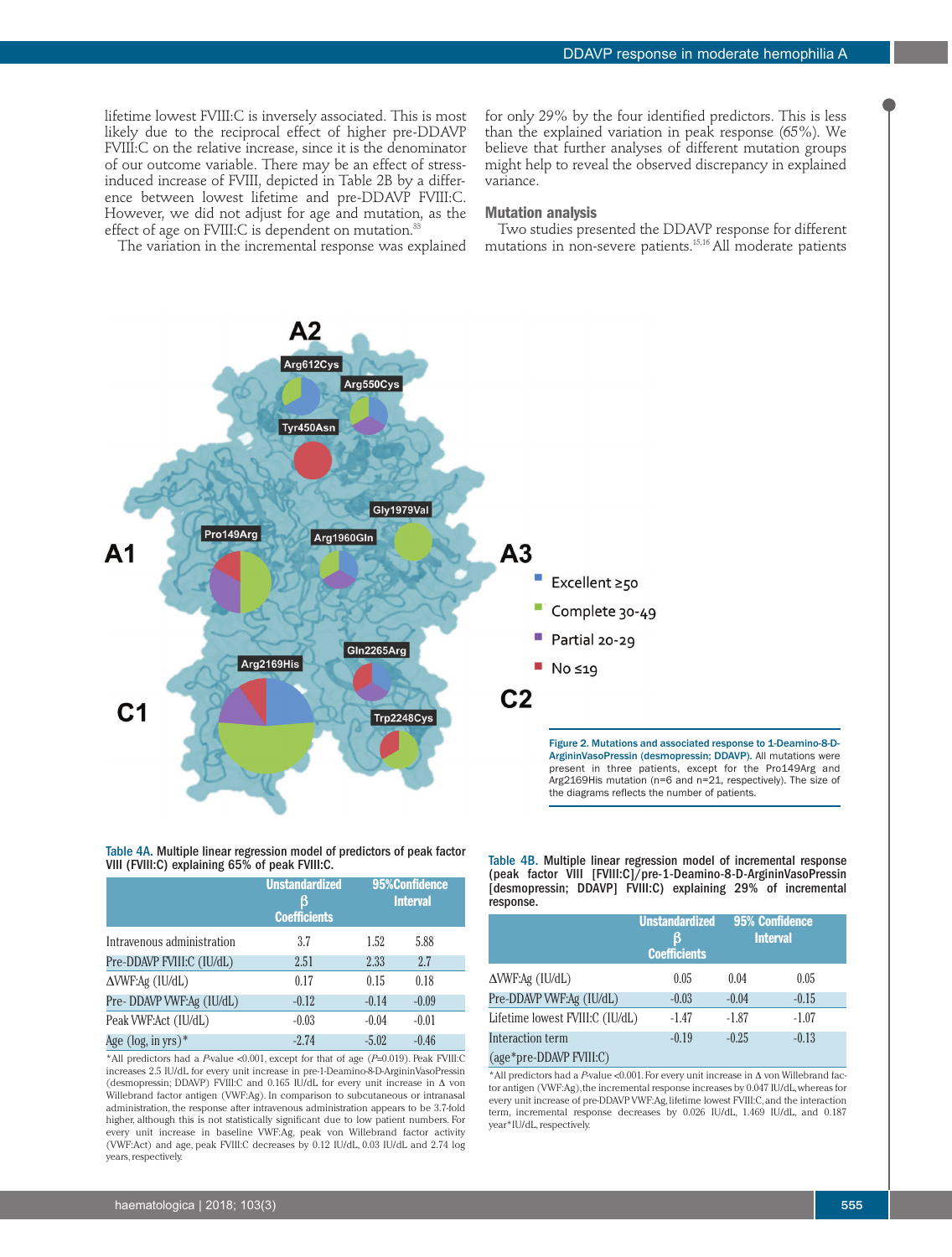| <b>Author, year</b>                     | N              | <b>Study</b><br>design | <b>Intervention</b>            | Age<br>(median<br>years, IQR) | <b>Investigated</b><br><b>determinants</b><br>of DDAVP<br>response <sup>+</sup> | <b>DDAVP</b> dose<br>$(\mu$ g/kg) and<br><b>administration</b><br>route | <b>Time FVIII:C</b><br>measurement<br>(min) | <b>Pre-DDAVP</b><br><b>FVIII:C</b><br>(IU/dL) | <b>After</b><br><b>DDAVP</b><br><b>FVIII:C</b><br>(IU/dL) | <b>Partial</b><br>response | At least<br>complete<br>response |
|-----------------------------------------|----------------|------------------------|--------------------------------|-------------------------------|---------------------------------------------------------------------------------|-------------------------------------------------------------------------|---------------------------------------------|-----------------------------------------------|-----------------------------------------------------------|----------------------------|----------------------------------|
| Stoof et al.<br>2014                    | 17             | Retro-<br>spective     | Test<br>and<br>treatment       | 28<br>$(8-67)$ *              | Blood group O,<br>mutations, age,<br>route of<br>administration                 | IV and IN                                                               | 0; 60; 180; 600                             | $1-5*$                                        | uk                                                        | uk                         | 8 (47%)                          |
| Knöfler et al.<br>2012                  | $\overline{2}$ | Retro-<br>spective     | <b>Test</b>                    | 32.5<br>$(16.7 - 48.2)$       | Age,<br>administration<br>route                                                 | 0.4 IV and<br>0.4 SC                                                    | 0; 30; 60;<br>120; 240                      | 2.6<br>$(1.7-3.5)$                            | 14.75<br>$(14 - 15.5)$                                    | $\theta$                   | $\theta$                         |
| Seary et al.<br>2012                    | 13             | Retro-                 | Test<br>spective and treatment | < 18                          | Age,<br>disease severity,<br>mutations                                          | $0.3$ IV<br>and<br>0.3 <sub>SC</sub>                                    | 0;60;240                                    | $1-5*$                                        | uk                                                        | $\theta$                   | 1(8%)                            |
| Revel-Vilk et al. 11<br>2002            |                | Retro-<br>spective     | Test                           | 2.8<br>$(0.13 - 9.75)$ **     | Age, disease<br>severity,<br>blood group O                                      | $0.3$ IV                                                                | 0:60                                        | $1-5*$                                        | uk                                                        | $\theta$                   | $\theta$                         |
| Ghirardini et al. 2 Prospective<br>1988 |                |                        | Treatment                      | uk                            | uk                                                                              | 0.3 <sub>SC</sub>                                                       | 0:60                                        | 3.5<br>$(3-4)$                                | 11.5<br>$(9-14)$                                          | $\theta$                   | $\mathbf{0}$                     |
| De La Fuente<br>et al. 1985             |                | 8 Prospective          | Test and<br>treatment          | 30<br>$(2 - 66)$              | uk                                                                              | $0.3$ IV                                                                | 0; 15; 30; 60;<br>180; 300; 1440            | 3.5<br>$(2-5)$                                | 24<br>$(7 - 47)$                                          | $\overline{2}$<br>(25%)    | $\overline{3}$<br>(38%)          |
| Mariana et al.<br>1984                  |                | 2 Prospective          | Treatment                      | uk                            | uk                                                                              | $0.3$ IV<br>and 0.4 IV                                                  | 0:60                                        | 4.8<br>$(4.5-5)$                              | 15.7<br>$(11.3 - 20)$                                     | (50%)                      | $\theta$                         |
| Warrier et al.<br>1983                  |                | 1 Prospective          | Test and<br>treatment          | 23<br>$(10-45)$ ***           | Administration<br>route                                                         | 2.0 IN                                                                  | 0: 15: 90: 180: 270                         | $\overline{2}$                                | 13                                                        | $\theta$                   | $\theta$                         |
| <b>Total</b>                            | 56             |                        |                                |                               |                                                                                 |                                                                         |                                             |                                               |                                                           | 3(5%)                      | 12(21%)                          |

Table 5. Previous studies on 1-Deamino-8-D-ArgininVasoPressin (desmopressin; DDAVP) response in moderate hemophilia A (HA) patients.

Ɨ Underlined factors were identified determinants. \*Age is not specific for moderate patients, but for complete study population including mild HA patients. \*\*Age is not specific for moderate HA patients, but for non-responders. \*\*\*Age is not specific for moderate HA patients, but for all patients with IN administration of DDAVP. IV: intravenous; IN: intranasal; SC: subcutaneous; uk: unknown; IQR: interquartile range; FVIII:C: factor VIII.

from these studies are also included in our cohort. Unexpectedly, we observed a discordance in DDAVP response among patients with the same mutation that was not due to differences in route of administration (Figure 2). Four mutations present in at least three patients were also identified in the INSIGHT cohort as high-risk mutations for inhibitor development (Arg550Cys, Arg612Cys, Arg2150His and Trp2248Cys HGVS numbering).<sup>23</sup> As Figure 2 and Table 3 show, half of the patients with these mutations in our cohort showed at least a complete response to DDAVP. This is of clinical importance as these patients may be successfully treated with DDAVP in order to reduce hazardous exposure to FVIII concentrates.

#### **Limitations and strengths**

This large, international cohort study provides data on the response to DDAVP in moderate HA patients. Our study is unique owing to the large number of patients included, thus increasing the statistical power.

As lifetime lowest and pre-DDAVP FVIII:C was not measured in a standardized manner, this may have led to an overestimation of patients who were once classified as moderate, but who were not defined as moderate at the time of the DDAVP test. This can be seen in Table 1, where patients with complete and excellent responses have a higher pre-DDAVP FVIII:C irrespective of their lowest lifetime FVIII:C.

With respect to our outcome variables, it is important to state that the biological response is only a proxy of the clinical response to DDAVP. Additional data are warranted to establish when and to which extent desmopressin can be clinically used to treat patients with moderate HA.

As only 32% of the moderate patients from our source population were tested or treated with DDAVP, this might lead to an overestimation of patients with a good response. The proportion of moderate patients receiving DDAVP per hemophilia treatment center ranged from 19 to 50. Moderate patients who received DDAVP had higher lowest lifetime FVIII:C compared to those who did not. For these reasons, caution is needed when extrapolating these results to all moderate HA patients.

Although our study is unique in terms of its size, we still lacked the power to further analyze the effect of mutations on DDAVP response in moderate HA patients. As the *F8* genotype is known to influence baseline FVIII:C, and thereby DDAVP response, the effect of mutations *via* baseline FVIII:C may contribute to clarifying 35% of the unexplained variation in peak FVIII:C levels.<sup>33</sup>

For further functional analyses of genotype, it would have been informative to have, in addition, the FVIII antigen (FVIII:Ag) levels. Castaman *et al*. demonstrated that the presence of a dysfunctional FVIII molecule (Antigen>Activity) *per se* does not prevent a response to DDAVP.<sup>34</sup>